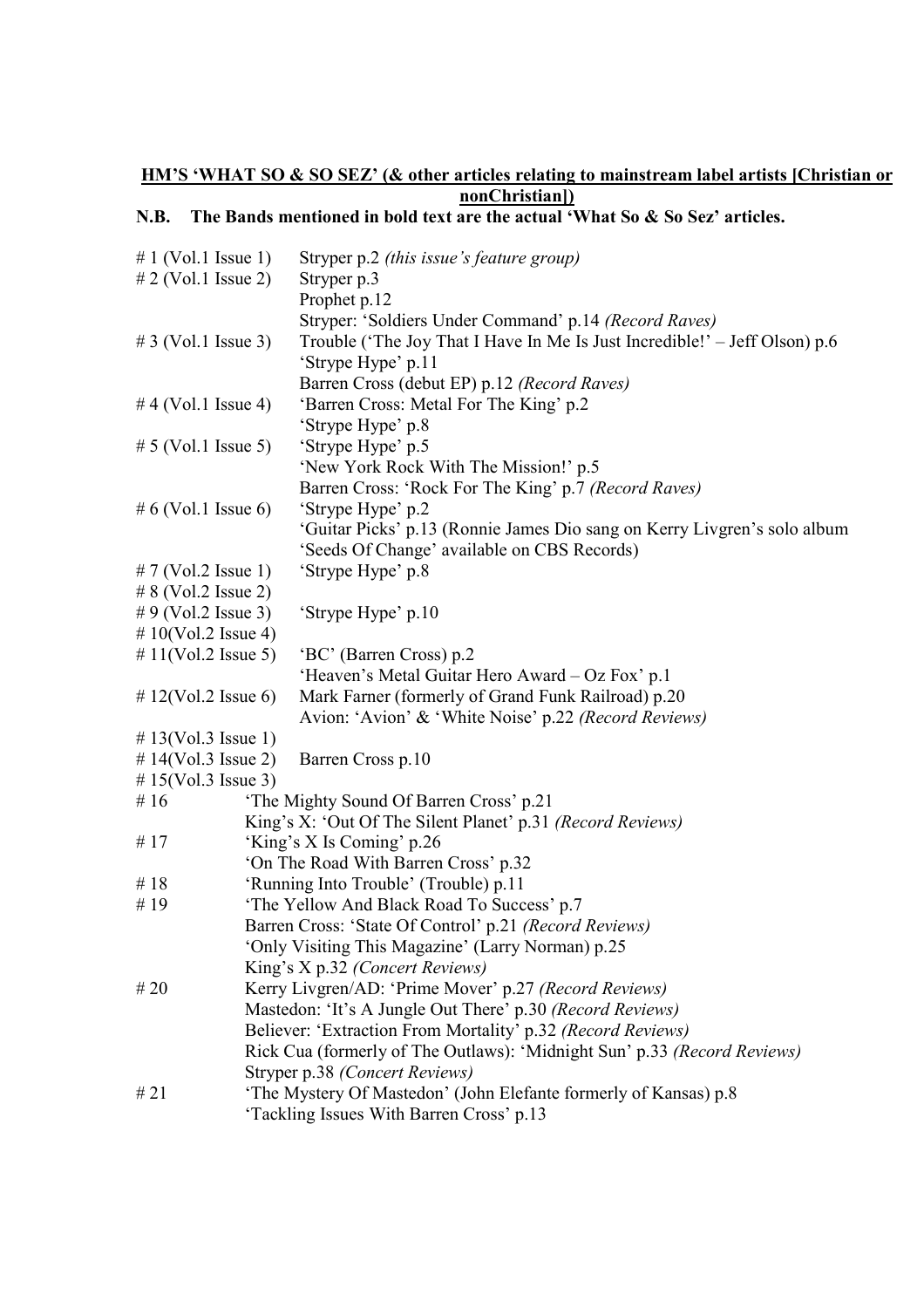|      | 'Will Stryper Play Heavy Metal? p.16                                                     |
|------|------------------------------------------------------------------------------------------|
|      | King's X: 'Gretchen Goes To Nebraska' p.33 (Record Reviews)                              |
| # 22 | 'Displaying The Mark Of The King' (King's X) p.6                                         |
|      | Mark Farner: 'Wake Up' p.32 (Record Reviews)                                             |
|      | Giant: 'Last Of The Runaways' p.37 (Record Reviews)                                      |
|      | The Alarm: 'Change' p.38 (Record Reviews)                                                |
| # 23 | Photo of Jim & Mike of Barren Cross p.29                                                 |
|      | Driver (formed by vocalist Rob Rock) p.29 (Metal Tracks)                                 |
| # 24 | 'Thrashing About With Believer' p.12                                                     |
|      | 'Rockin' With Driver' p.22                                                               |
| # 25 | 'King's X Marks Their Spot' p.12                                                         |
|      | <b>Shotgun Messiah</b> p.21 <i>(the beginning of the 'What So &amp; So Sez' feature)</i> |
|      | Trouble: 'Trouble' p.34 (Record Reviews)                                                 |
|      | Tourniquet: 'Stop The Bleeding' p.43 (Record Reviews)                                    |
|      | 'Kerry On' p.44 (Letters to Ed)                                                          |
|      | King's X p.46 (Concert Reviews)                                                          |
| # 26 | 'Have They Lost Their Stripes?' (Stryper) p.4                                            |
|      | 'Fresh Metal: Ted Kirkpatrick of Tourniquet' p.10                                        |
|      | 'The Future According To Kerry Livgren' (formerly of Kansas) p.17                        |
|      | 'Away From Home With Larry Norman' p.20                                                  |
|      | Stryper: 'Against The Law' p.37 (Record Reviews)                                         |
| # 27 | 'The State Of Intensity' (Barren Cross) p.10                                             |
|      | <b>Metallica</b> p.20                                                                    |
|      | Barren Cross: 'Rock For The King' (Remix) p.33 (Album Reviews)                           |
|      | Barren Cross: 'Hotter Than Hell/Live' p.33 (Album Reviews)                               |
| # 28 | 'Getting Insane With Believer' p.2                                                       |
|      | 'King's X – You Can't Help But Love 'Em' p.9                                             |
|      | 'Getting Extreme' p.16                                                                   |
|      | Believer poster pp 22, 23                                                                |
|      | The Awful Truth: 'The Awful Truth' p.35 (Album Reviews)                                  |
|      | King's X: 'Faith Hope Love' p.36 (Album Reviews)                                         |
|      | Driver (Demo) p.39 (Album Reviews)                                                       |
|      | Galactic Cowboys/King's X (Concert Reviews)                                              |
| # 29 | 'Galactic Cowboys - The Men, The Madness, The Moon' p.12                                 |
|      | <b>Testament</b> p.16                                                                    |
|      | King's X p.27 (Metal Tracks)                                                             |
|      | Stryper: 'Not That Kinda Guy' p.27 (Video Watch)                                         |
|      | Tourniquet: 'The Ark Of Suffering' p.27 (Video Watch)                                    |
|      | Believer: 'Sanity Obscure' p.32 (Album Reviews)                                          |
|      | AD (Kerry Livgren's band): 'Reconstructions' p.32 (Album Reviews)                        |
|      | Larry Norman: 'Home At Last' (video) p.34 (Album Reviews)                                |
|      | Rick Cua (formerly of The Outlaws): 'Within Reach' p.36 (Album Reviews)                  |
|      | 'Extremism' p.43 (Letters to Ed)                                                         |
| # 30 | Queensryche p.22                                                                         |
|      | King's X: 'We Are Finding Who We Are' p.39 (Video Watch)                                 |
|      | King's X: 'King's X Chronicles' (video) p.42 (Album Reviews)                             |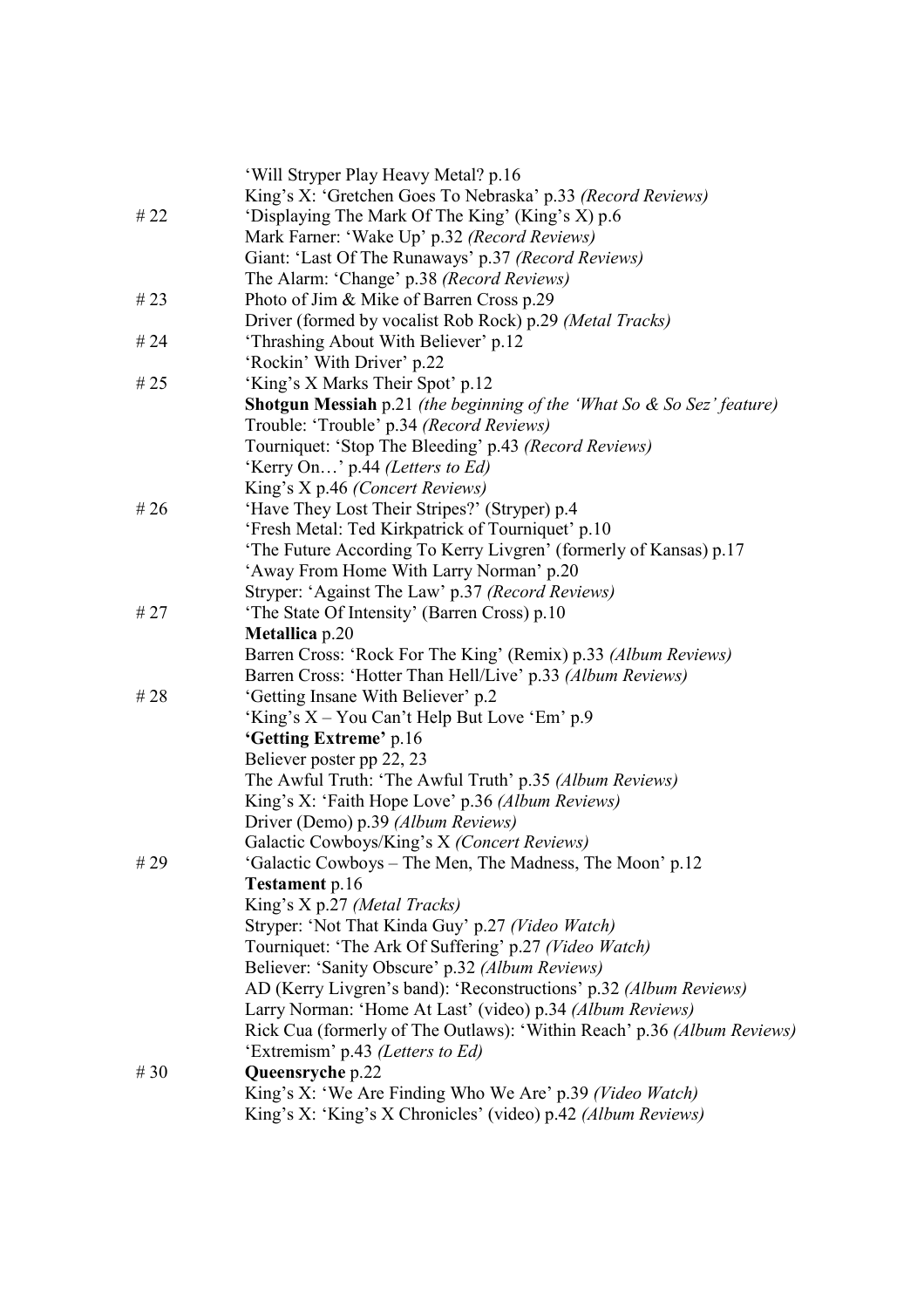|        | Believer p.48 (Concert Reviews)                                                                                 |
|--------|-----------------------------------------------------------------------------------------------------------------|
|        | King's X p.48 (Concert Reviews)                                                                                 |
|        | Galactic Cowboys p.50(Concert Reviews)                                                                          |
|        | 'Not That Kinda Editor' (Driver) p.53 (Letters to Ed)                                                           |
|        | 'Contrary Mary' (Galactic Cowboys) p.53 (Letters to Ed)                                                         |
| # 31   | 'Entering The Psycho Surgery Ward' (Tourniquet) p.8                                                             |
|        | Stryper p.22 (Metal Tracks)                                                                                     |
|        | King's X (Acoustic Set) p.34 (Concert Reviews)                                                                  |
|        | Galactic Cowboys: 'Galactic Cowboys' p.35 (Album Reviews)                                                       |
|        | Tourniquet: 'Psycho Surgery' p.35 (Album Reviews)                                                               |
| # 32   | 'No Hype, Stripes, Or Stereotypes' (Stryper) p.14                                                               |
|        | 'Mortifying The Death Metal World' (Mortification) p.21                                                         |
|        | Mark Cherone (brother of Extreme's Gary Cherone) p.32 (Metal Tracks)                                            |
| # 33   | <b>Sepultura</b> p.20 (unfortunately missing from my copy)                                                      |
|        | Stryper & Bride p.27 (Concert Reviews)                                                                          |
|        | King's X p.27 (Concert Reviews)                                                                                 |
|        | Lanny Cordola (formerly of House of Lords): 'Electric Warrior, Acoustic Saint' p.30                             |
|        | (Album Reviews)                                                                                                 |
|        | Stryper: 'Can't Stop The Rock' p.32 (Album Reviews)                                                             |
|        | 'Queensryche Feedback' p.40 (Letters to Ed)                                                                     |
| # 34   | 'In The House Of The Lord With Lanny Cordola' p.4                                                               |
|        | <b>Dangerous Toys p.28</b>                                                                                      |
|        | Michael Sweet has left Stryper p.30 (Metal Tracks)                                                              |
|        | King's X: 'King's X' p.36 (Album Reviews)                                                                       |
|        | Kerry Livgren & Kenneth Boa: 'Seeds Of Change' (revised edition) p.43 (book review)                             |
|        | Stryper & Bride p.46 (Concert Reviews)                                                                          |
| # $35$ | 'We Are Finding Who King's X Are' p.6                                                                           |
|        | 'Road Racing With Believer' p.10                                                                                |
|        | 'Psychoanalyzing Tourniquet' p.12                                                                               |
|        | Overkill p.28                                                                                                   |
|        | Tourniquet: 'Video Biopsy' (Video) p.38 (Album Reviews)                                                         |
|        | Stryper/Guardian European Tour p.41 (Concert Reviews)                                                           |
|        | 'Who To Believe?' (Believer) p.46 (Letters to Ed)                                                               |
| # $36$ | 'Mortification's Death Metal Assault' p.16                                                                      |
|        | Primus p.18                                                                                                     |
|        | Mortification: 'Scrolls Of The Megilloth' p.24 (Album Reviews)                                                  |
| # 37   | 'Untwisting Tourniquet' p.4                                                                                     |
|        | <b>Babylon A.D.</b> p.14                                                                                        |
|        | Stryper p.22 (Concert Reviews)                                                                                  |
|        | Galactic Cowboys/King's X p.22 (Concert Reviews)                                                                |
|        | King's X p.23 (Concert Reviews)                                                                                 |
|        | Mark Farner p.26 (Metal Tracks)                                                                                 |
|        | Steve Rowe of Mortification p.27 (Metal Tracks)                                                                 |
|        | 'Extreme Evangelism' (Nuno Bettencourt of Extreme) p.42 (Letters to Ed)<br>'What Who Sez?' p.42 (Letters to Ed) |
|        | 'Prayers 4 Pesch' (Doro Pesch of Warlock) p.42 (Letters to Ed)                                                  |
|        |                                                                                                                 |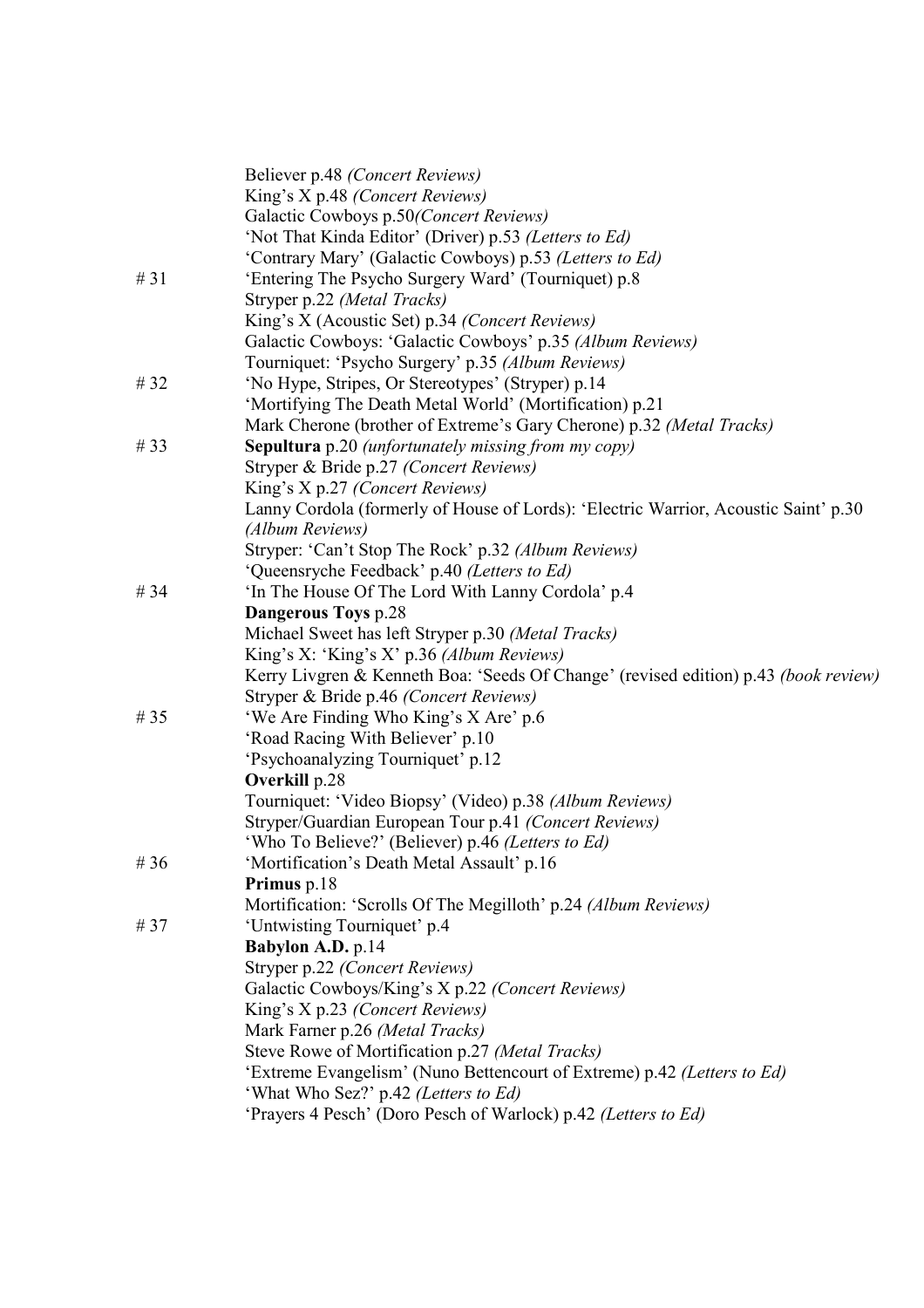| #38  | <b>Corrosion Of Conformity p.22</b>                                                 |
|------|-------------------------------------------------------------------------------------|
|      | Lanny Cordola (formerly of House Of Lords/Vanilla Fudge): 'Of Riffs And Symphonies' |
|      | p.32 (Album Reviews)                                                                |
|      | Kerry Livgren/AD (cd reissues) p.34 (Album Reviews)                                 |
|      | 'Corrosion Or Confirmation?' (Corrosion Of Conformity) p.47 (Letters to Ed)         |
|      | Tourniquet p.50 (Concert Reviews)                                                   |
| # 39 | Tora Tora p.28                                                                      |
|      | Tourniquet: 'Pathogenic Ocular Dissonance' p.31 (Album Reviews)                     |
|      | Mortification: 'Grind Planets' (video) p.32 (Album Reviews)                         |
|      | 'Hi From Gary Cherone' (Extreme) p.37 (Letters to Ed)                               |
|      | 'What I Sez' p.37 (Letters to Ed)                                                   |
|      | U2 p.45 (Concert Reviews)                                                           |
| #40  | 'Living With Die Happy' (Greg Chaisson formerly of Badlands) p.14                   |
|      | Living Colour p.18                                                                  |
|      | Tourniquet (Guy Ritter has left the band) p.26 (Metal Tracks)                       |
|      | Die Happy: 'Volume 2' p.34 (Album Reviews)                                          |
|      | 'Achtung Baby' (U2) p.49 (Letters to Ed)                                            |
| # 41 | 'Mortification's Afflictions And Answers' p.4                                       |
|      | 'Magdallan's Facelift' (Lanny Cordola) p.8                                          |
|      | <b>Asphalt Ballet p.20</b>                                                          |
|      | 'So Sez Me' p.35 (Letters to Ed)                                                    |
|      | 'Ted Was In Trouble!' (Tourniquet) p.35 (Letters to Ed)                             |
|      | Mortification: 'Post Momentary Affliction' p.36 (Album Reviews)                     |
|      | Believer: 'Home Video' (video) p.40 (Album Reviews)                                 |
| # 42 | 'Getting 2-Dimensional With Believer' p.4                                           |
|      | 'Galactic Cowboys In Your Face' p.16                                                |
|      | <b>Dream Theater</b> p.24                                                           |
|      | Galactic Cowboys: 'Space In Your Face' p.44 (Album Reviews)                         |
|      | Die Happy: 'Intense Live Series, Vol. 4' (Album Reviews)                            |
|      | P.O.D. p.54 (Album Reviews)                                                         |
| # 43 | 'The Galactic Cowboys On Trial' p.13                                                |
|      | 'Receiving Mercy' (Mercy [Lorraine Lewis – formerly of Femme Fatale]) p.20          |
|      | 'Getting Honest With Doug Pinnick' (King's X) p.28                                  |
|      | Rage Against The Machine p.32                                                       |
|      | Tourniquet p.46 (Cornerstone '93)                                                   |
|      | Mortification p.46 (Cornerstone '93)                                                |
|      | Galactic Cowboys p.50 (Concert Reviews)                                             |
|      | Mortification & Living Sacrifice p.50 (Concert Reviews)                             |
|      | Tourniquet p.51 (Concert Reviews)                                                   |
|      | Magdalan: 'Revolution Mind' p.56 (Album Reviews)                                    |
|      | Michael Sweet (formerly of Stryper) p.62 (Album Reviews)                            |
|      | 'What's A King's X?' p.68                                                           |
| # 44 | 'Getting' Real With Magdalen' p.4                                                   |
|      | <b>Bad Religion p.24</b>                                                            |
|      | Believer: 'Dimensions' p.40 (Album Reviews)                                         |
|      | 'Thanks, Doug!' (Doug Pinnick of King's X) p.60 (Letters to Ed)                     |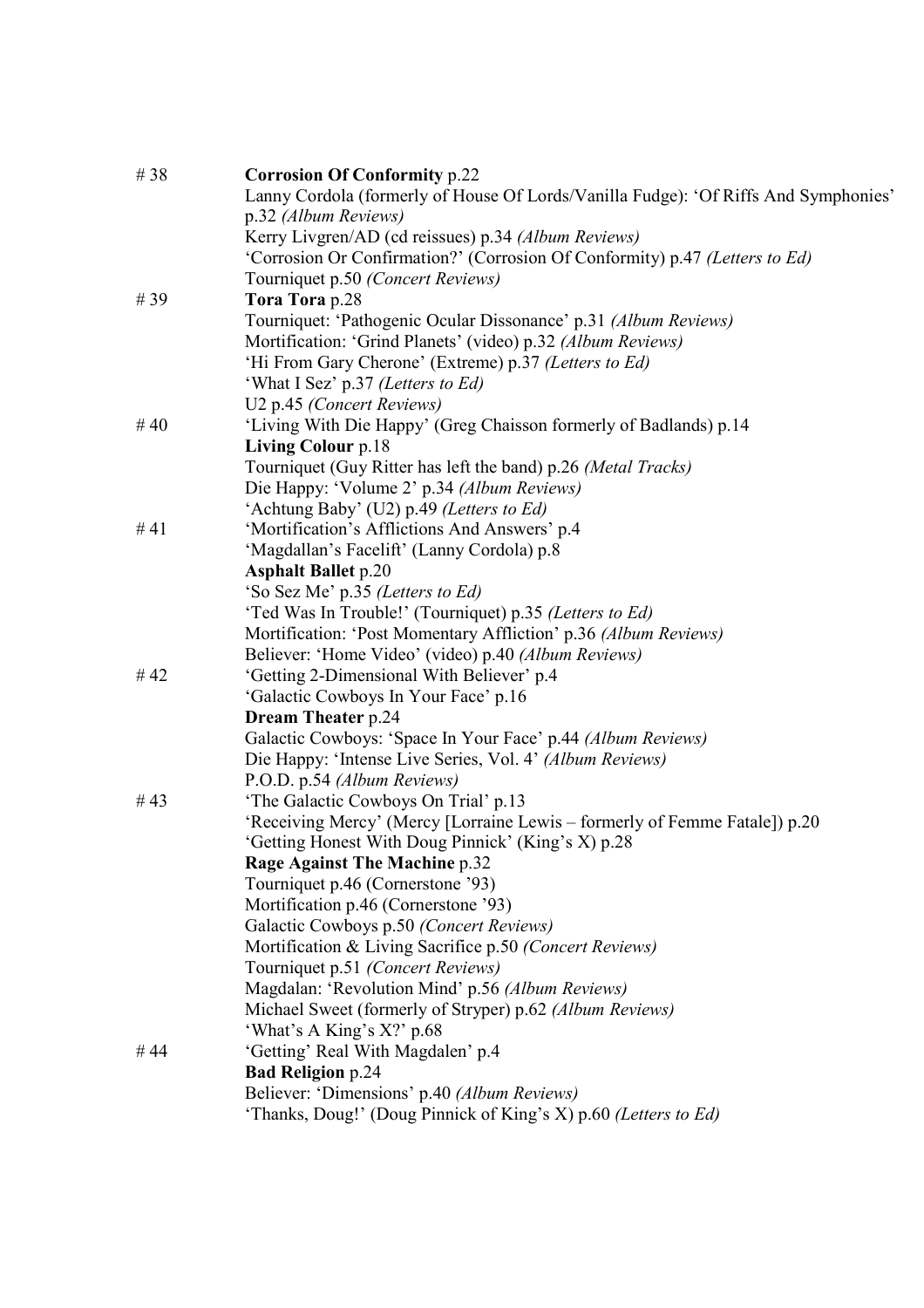|        | 'Speak No Evil' (Doug Pinnick) p.60 (Letters to Ed)                                   |
|--------|---------------------------------------------------------------------------------------|
|        | 'Ride 'Em Cowboys' (Galactic Cowboys/Doug Pinnick) p.60 (Letters to Ed)               |
| #45    | 'Barren Cross - Still Rockin' For The King' p.4                                       |
|        | 'The Controversial Mike Knott' (of L.S.U. & Aunt Betty's Ford) p.22                   |
|        | 'Getting To Know Bruce Franklin Of Trouble' p.20                                      |
|        | <b>Kiss</b> $p.24$                                                                    |
|        | Galactic Cowboys p.40 (Concert Reviews)                                               |
|        | 'Cowboy Doggin'' p.60 (Letters to Ed)                                                 |
|        | 'Sew And Sew And Sew' p.60                                                            |
| #46    | 'How Sweet It Is' (Michael Sweet formerly of Stryper) p.4                             |
|        | 'Catching Up With Believer' p.10                                                      |
|        | <b>Fight</b> (Rob Halford formerly of Judas Priest) p. 18                             |
|        | Mortification: 'Live Planetarium' p.46 (Album Reviews)                                |
|        | King's X: 'Dogman' p.46 (Album Reviews)                                               |
|        | Michael Sweet: 'Michael Sweet' p.48 (Album Reviews)                                   |
|        | Soul Shock Remedy (Ken Mary formerly performed with House Of Lords & Alice            |
|        | Cooper): 'Fisheye Lens' p.50 (Album Reviews)                                          |
|        | Pass-A-Fist (members formerly of Chagall Guevara): 'Pass-A-Fist' p.50 (Album Reviews) |
|        | 'Fightin' Words' (Rob Halford formerly of Judas Priest) p.60 (Letters to Ed)          |
| #47    | 'Reunion For The King!' (Barren Cross) p.4 (Letters to Ed)                            |
|        | 'Galactic Witness' (Galactic Cowboys) p.5 (Letters to Ed)                             |
|        | <b>Brother Cane p.30</b>                                                              |
|        | Mortification: 'Live Planetarium' (video) p.48 (Album Reviews)                        |
| #48    | 'Caning In Alabama' (Brother Cane) p.5 (Letters to Ed)                                |
|        | 'The Bloody World Of Mortification' p.10                                              |
|        | Sepultura p.26                                                                        |
|        | Atomic Opera: 'For Madmen Only' p.56 (Album Reviews)                                  |
|        | Mortification: 'Blood World' p.59 (Album Reviews)                                     |
|        | Mortification: 'Break The Curse 1990' p.62 (Album Reviews)                            |
| #49    | 'Just To Make It Today' (Mortification) p.7 (Letters to Ed)                           |
|        | 'Fightin' Words!' (Fight) p.7 (Letters to Ed)                                         |
|        | 'On The Road With Tourniquet: Home Sweet Motorhome' p.8                               |
|        | 'The Mad Men Behind Atomic Opera' p.26                                                |
|        | Magnified Plaid (MxPx) p.34                                                           |
|        | <b>Collision</b> p.46                                                                 |
|        | Michael Sweet p.63 (Concert Reviews)                                                  |
|        | Tourniquet: 'Vanishing Lessons' p.64 (Album Reviews)                                  |
| #50    | 'Real Conversion' (Mortification/Resurrection) p.6 (Letters to Ed)                    |
|        | 'MxPx Is Pokin' At Ya!' p.14                                                          |
|        | Love/Hate p.30                                                                        |
|        | Larry Norman p.48 (Concert Reviews)                                                   |
|        | Alice Cooper: 'The Last Temptation' p.54 (Album Reviews)                              |
| # $51$ | 'Mega-Suggestion' (Megadeth) p.6 (Letters to Ed)                                      |
|        | 'State Of Control?' (Barren Cross) p.6 (Letters to Ed)                                |
|        | 'Collision Comments' (Collision/Fight/Judas Priest) p.7 (Letters to Ed)               |
|        | 'Barren Cross: Released And Rattling Cages' p.16                                      |
|        |                                                                                       |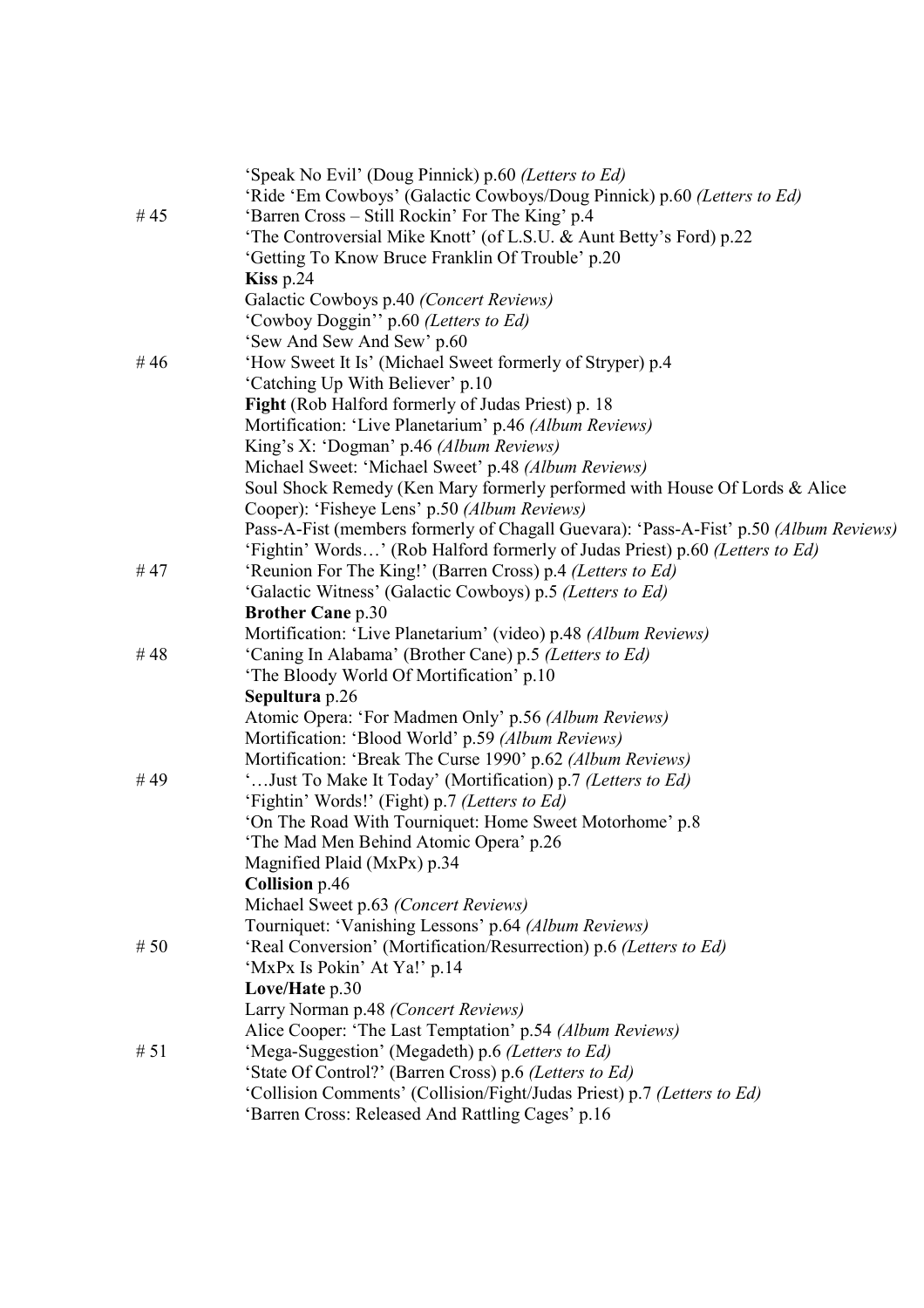|      | <b>Megadeth</b> (Nick Menza) p.22                                                 |
|------|-----------------------------------------------------------------------------------|
|      | Michael Sweet p.37 (Concert Reviews)                                              |
|      | Galactic Cowboys p.38 (Concert Reviews)                                           |
|      | Barren Cross: 'Rattle Your Cage' p.42 (Album Reviews)                             |
|      | Magnified Plaid (MxPx): 'Pokinatcha' p.47 (Album Reviews)                         |
|      | Michael Knott: 'Rocket & A Bomb' & 'Grace Shaker' p.47 (Album Reviews)            |
|      | Lightforce (special cd reissue of Steve Rowe of Mortification's former band) p.50 |
|      | (Album Reviews)                                                                   |
| # 52 | 'Mega Mail!' p.6 (Letters to Ed)                                                  |
|      | 'A State Of Control' (Barren Cross) p.7 (Letters to Ed)                           |
|      | <b>Extreme</b> p.32                                                               |
|      | Precious Death/Tourniquet p.56 (Letters to Ed)                                    |
|      | Tourniquet: 'Carry The Wounded' p.56 (Album Reviews)                              |
|      | Magdalen: 'Dirt' p.58 (Album Reviews)                                             |
|      | Zaxas: 'Zaxas' p.58 (Album Reviews)                                               |
|      | Veni Domine: 'Material Sanctuary' p.59 (Album Reviews)                            |
|      | Tourniquet: 'Pushin' Broom' (video) p.60 (Album Reviews)                          |
| # 53 | 'Tracks Don't Exist!' (Michael Sweet) p.6 (Letters to Ed)                         |
|      | 'Swedish Metal' (Veni Domine) p.7 (Letters to Ed)                                 |
|      | 'God Save The Queensryche!' p.7 (Letters to Ed)                                   |
|      | 'Tourniquet Doing Something Different' p.12                                       |
|      | 'Stryper Salute' p.26                                                             |
|      |                                                                                   |
|      | 'King's X Finally Vents' p.32                                                     |
|      | Type O Negative p. 56                                                             |
|      | Jesus Freaks & Mortification p.60 (Concert Reviews)                               |
|      | Barren Cross p.61 (Concert Reviews)                                               |
|      | Mortification: 'Primitive Rhythm Machine' p.62 (Album Reviews)                    |
| # 54 | 'Alice Is A Drag Queen?' (Alice Cooper) p.6 (Letters to Ed)                       |
|      | 'A Stryper Tribute?' p.6 (Letters to Ed)                                          |
|      | 'Picking On Pinnick' (Doug Pinnick of King's X) p.6 (Letters to Ed)               |
|      | 'King's X @ Woodstock' p.13                                                       |
|      | 'Mortification's Rhythm Machine' p.15                                             |
|      | 'Zaxas' p.28                                                                      |
|      | Cinderella p.46                                                                   |
|      | MxPx: 'Teenage Politics' p.57 (Album Reviews)                                     |
|      | John Elefante (formerly of Kansas): 'Windows Of Heaven' p.61 (Album Reviews)      |
|      | Horde: 'Hellig Usvart' p.61 (Album Reviews)                                       |
| # 55 | 'Type O Positive' p.7 (Letters to Ed)                                             |
|      | 'MxPx Are Huge!' p.14                                                             |
|      | 'John Elefante Opening A New Window' (formerly of Kansas) p.22                    |
|      | <b>Morbid Angel p.30</b>                                                          |
|      | Michael Sweet: 'Real' (formerly of Stryper) p.48 (Album Reviews)                  |
|      | Various: 'One Way: The Songs Of Larry Norman' p.51 (Album Reviews)                |
|      | Michael Knott (of Aunt Bettys Ford): 'Strip Cycle' p.52 (Album Reviews)           |
|      | Bare Bones (Mike Lee formerly of Barren Cross) p.62 (Album Reviews)               |
| # 56 | Kansas p.46                                                                       |
|      |                                                                                   |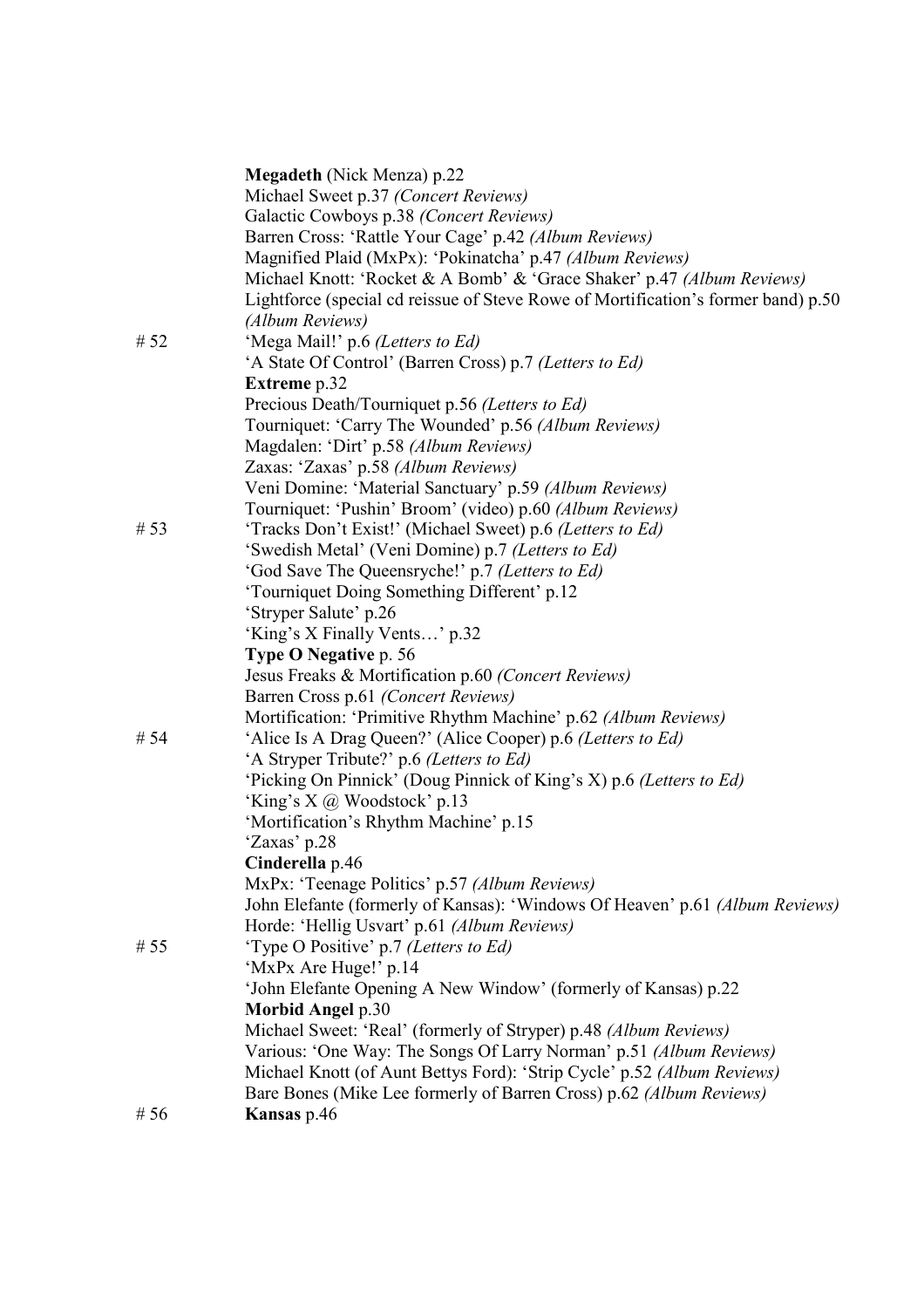| # 57   | 'de Talk. Free At Last To Do A Nu Thang ( like rock & roll)' p.14                   |
|--------|-------------------------------------------------------------------------------------|
|        | 'Mortification' p.16                                                                |
|        | 'Sweet's Sophomore Season' p.32                                                     |
|        | 'Galactic Cowboys' p.42                                                             |
|        | <b>King Diamond p.46</b>                                                            |
|        | Dc Talk p.52 (Concert Reviews)                                                      |
|        | MxPx p.53 (Concert Reviews)                                                         |
|        | MxPx: 'On The Cover' p.54 (Album Reviews)                                           |
|        | Galactic Cowboys: 'Machine Fish' p.54 (Album Reviews)                               |
| # 58   | 'Love For Courtney' (of Hole) p.7 (Letters to Ed)                                   |
|        | Trouble p.11 (The Hard News)                                                        |
|        | <b>Green Day</b> p.58                                                               |
|        | Mortification: 'Envision Evangelene' p.56 (Album Reviews)                           |
|        | Kerry Livgren (formerly of Kansas): 'When Things Get Electric' p.57 (Album Reviews) |
|        | Newsboys: 'Take Me To Your Leader' p.60 (Album Reviews)                             |
| # 59   | 'Can I Find A Saint? (reference to Courtney Love of Hole) p.6 (Letters to Ed)       |
|        | 'Take Me To Your Newsboys' p.6 (dc Talk and Newsboys) (Letters to Ed)               |
|        | 'Newsboys' p.18                                                                     |
|        | 'King's X Flies Again' p.21                                                         |
|        | 'Kerry Livgren Moves Back To Kansas' p.46                                           |
|        | Geeze Butler (of Black Sabbath) p.58                                                |
|        | King's X: 'Ear Candy' p.62 (Album Reviews)                                          |
|        | Dakoda Motor Co.: 'Railroad' p.63 (Album Reviews)                                   |
|        | Michael Knott: 'Fluid' p.65 (Album Reviews)                                         |
|        | L.S. Underground: 'Bring It Down Now' p.65 (Album Reviews)                          |
|        | Grammatrain & Dakoda Motor Co. (Concert Reviews)                                    |
| # $60$ | 'Destiny Responds' (reference to Courtney Love) p.6 (Letters to Ed)                 |
|        | 'Encourage Us!' (the 2 <sup>nd</sup> letter under that heading about Stryper) p.7   |
|        | 'A New Beginning For Foreigner' (Lou Gramm) p.51                                    |
|        | <b>James Byrd</b> p.57                                                              |
|        | Galactic Cowboys p.60 (Concert Reviews)                                             |
|        | Tourniquet: 'The Collected Works Of' p.62 (Album Reviews)                           |
|        | Various: 'Sweet Family Music' (Stryper tribute cd) p.68 (Album Reviews)             |
| # 61   | 'Tribute Fallout' (Stryper tribute cd) p.6 (Letters to Ed)                          |
|        | 'Peter King: The Engine That Pulls Dakoda Motor Co.' p.34                           |
|        | Bruce Dickinson (formerly of Iron Maiden) p.42                                      |
|        | P.O.D.: 'Brown' p.54 (Album Reviews)                                                |
|        | Mortification: 'Live Without Fear (EP)' p.54 (Album Reviews)                        |
|        | Mortification: 'Noah Sat Down & Listened To The Mortification Live EP While Having  |
| #62    | A Coffee' p.54 (Album Reviews)<br>'MxPx: Plain Ol' Ordinary Guys' p.15              |
|        |                                                                                     |
|        | P.O.D.' p.22                                                                        |
|        | 'Impellitteri: Screaming For Your Attention' (Rob Rock formerly of Driver) p.32     |
|        | Def Leppard p.42                                                                    |
|        | Mortification: 'Envidion' (video) p.55 (Album Reviews)                              |
|        | Kerry Livgren: 'Odyssey Into The Mind's Eye' (video) p.56 (Album Reviews)           |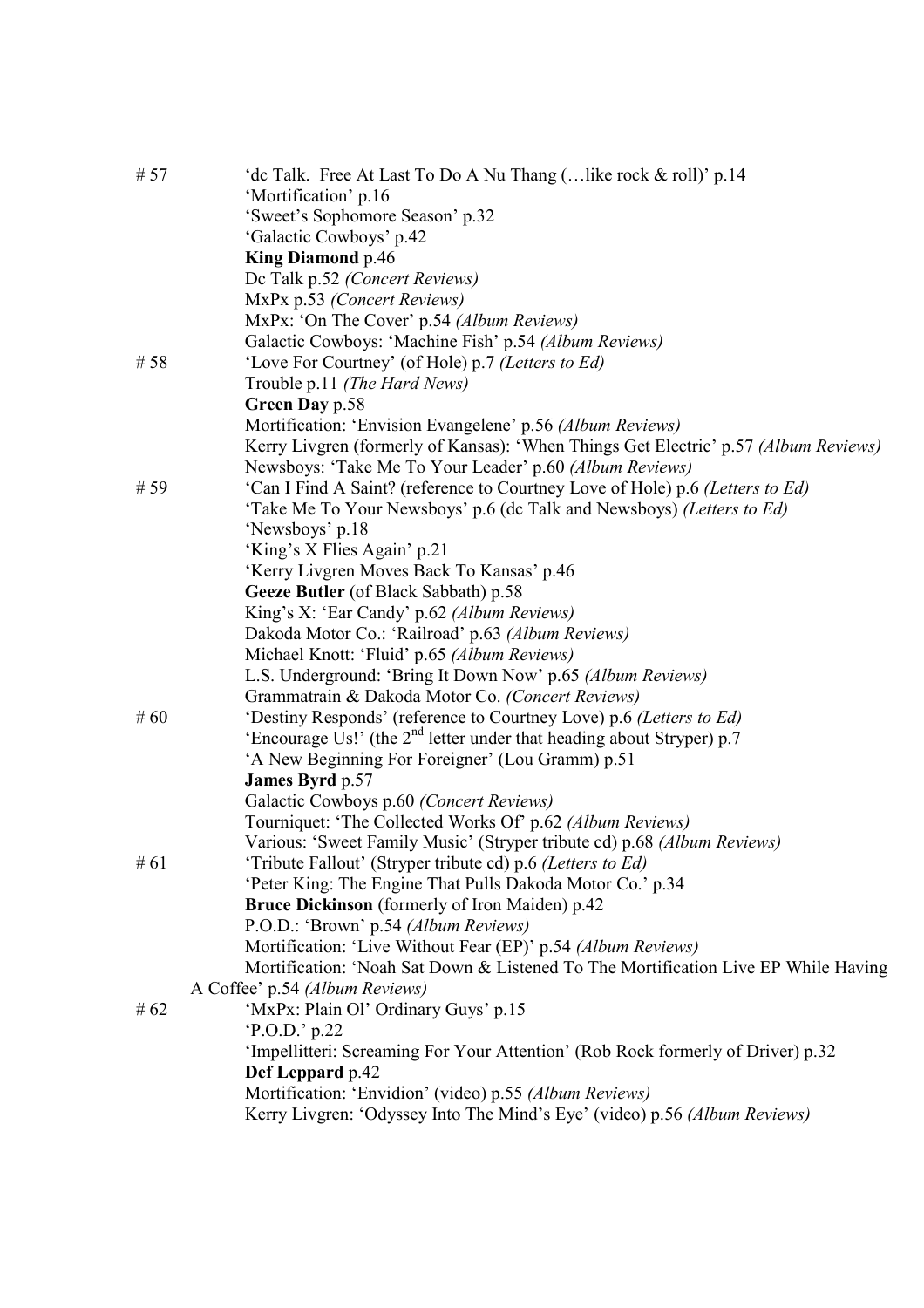|      | Impellitteri: 'Screaming Symphony' p.56 (Album Reviews)                            |
|------|------------------------------------------------------------------------------------|
| # 63 | Prong p.42                                                                         |
| # 64 | Great White p.50                                                                   |
| # 65 | Dio (Ronnie James) p.48                                                            |
| # 66 | Roger Martinez (of Vengeance Rising) p. 34                                         |
|      | Sammy Hagar p.42                                                                   |
|      | Drill p.54                                                                         |
| # 67 | Downset p.56                                                                       |
|      | Cradle Of Filth p.62                                                               |
| # 68 | Megadeth p.54                                                                      |
|      | Coal Chamber p.58                                                                  |
| # 69 | Machine Head p.48                                                                  |
| #70  | Grip, Inc. p.72                                                                    |
| # 71 | Fat p.62                                                                           |
| #72  | Jerry Caiafa of The Misfits p.64                                                   |
| #73  | Full On The Mouth p.32                                                             |
|      | Brother Cane p.34                                                                  |
|      | Fear Factory p.46                                                                  |
| #74  | Jackyl p.50                                                                        |
| #75  | Chemlab p.60                                                                       |
| #76  | Mindflower p.50                                                                    |
| #77  | Puya p.60                                                                          |
| #78  | Godsmack p.62                                                                      |
| #79  | Social Distortion p.54                                                             |
| #80  | Dimmu Borgir p.64                                                                  |
| #81  | Megadeth (Dave Ellefson) p.30                                                      |
| #82  | Coal Chamber (bassist Rayna) p.58                                                  |
| #83  | 'Ranting For Rage [Against The Machine]' p.6 (Letters2ed)                          |
|      | 'Is This The Same Guy [Dave Mustaine from Megadeth]?' p.7 (Letters2ed)             |
|      | Jamie Rowe (formerly of Guardian) auditioned by Ratt p.10                          |
|      | 'Jacob's Dream: Great New Power Metal From Out Of Nowhere' p.59                    |
|      | Jacob's Dream: self-titled p.80 (Album Reviews)                                    |
|      | King's X: 'Please Come HomeMr. Bulbous' p.80 (Album Reviews)                       |
| # 84 | <b>Jesse Camp p.66</b><br>Godhead p.62                                             |
|      | Jeff Scheetz interviews Kerry Livgren (formerly of Kansas) p.82 (Musician's Quill) |
| #85  | 'Solid Defense' & 'I Say A Little Prayer For You' (Rage Against The Machine) p.10  |
|      | (letters to ed)                                                                    |
|      | Supershine (Bruce Franklin [Trouble] & Doug Pinnick [King's X]) p. 20 (Hard News)  |
|      | A Perfect Circle p.58                                                              |
|      | Alice Cooper: 'Brutal Planet' p.65 (Album Reviews)                                 |
|      | Kansas: 'Somewhere To Elsewhere' p.66 (Album Reviews)                              |
| # 86 | 'Bono of U2' p.12 (Hard News)                                                      |
|      | 'Joey Ramone (and The Huntingtons)' p.15 (Hard News)                               |
|      | 'A Randy Rhoads tribute album' p.18 (Hard News)                                    |
|      |                                                                                    |